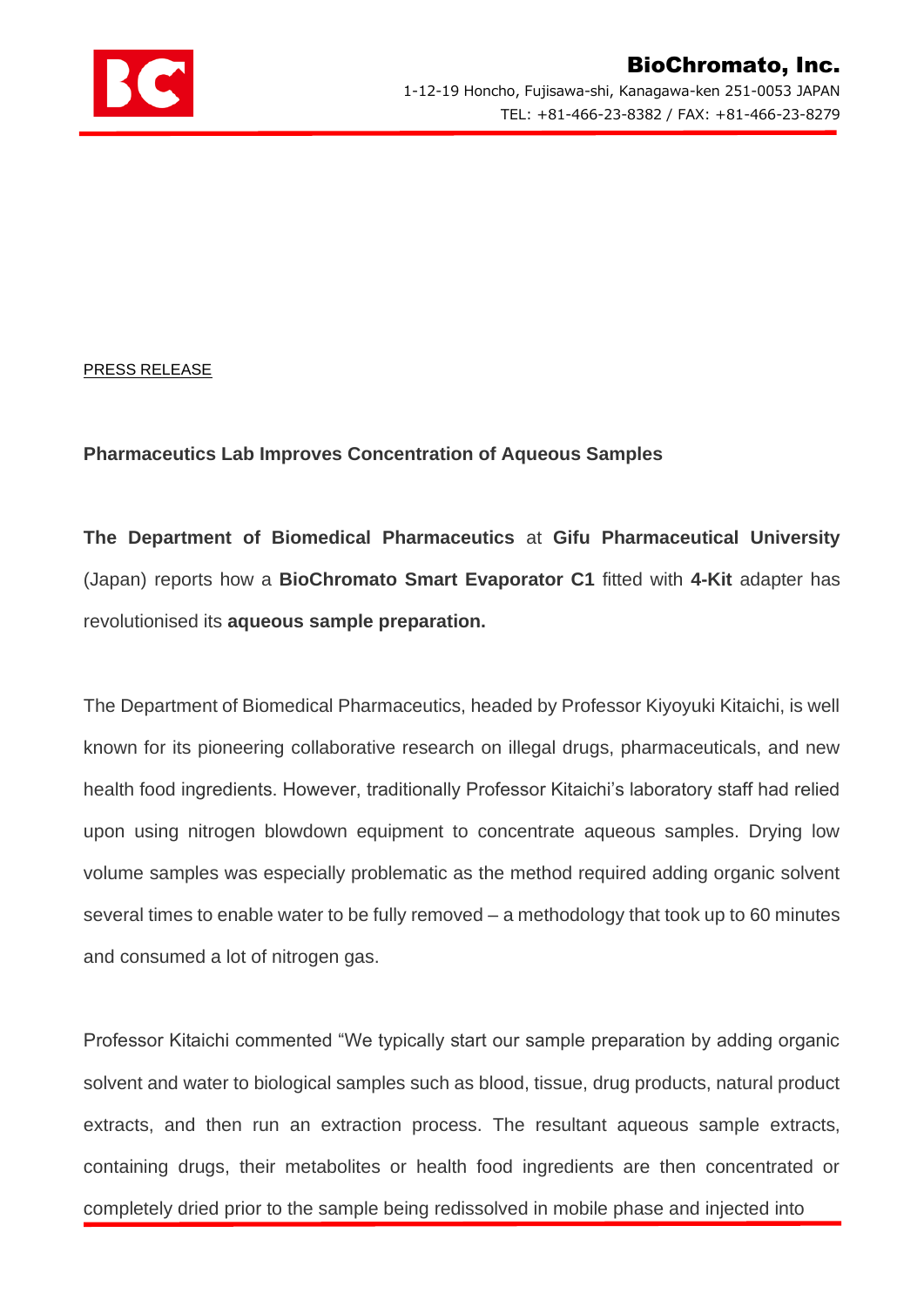

HPLC or LC-MS for analysis. Using our Smart Evaporator C1 it is now possible to concentrate aqueous samples quickly and easily, which was a problem with the nitrogen blowdown equipment. Our concentration process now takes just minutes rather than an hour and eliminates the need for wasteful use of nitrogen gas. The new Smart Evaporator concentration methodology is especially useful for compounds which have a high affinity for water. To further increase our productivity we also invested in a kit (4-Kit) for use with the Smart Evaporator C1 that allows you to concentrate 4 samples at a time".

To read the interview in full visit [https://biochromato.com/testimonials/smart](https://biochromato.com/testimonials/smart-evaporator/no.38/)[evaporator/no.38/.](https://biochromato.com/testimonials/smart-evaporator/no.38/) For further information on the Smart Evaporator C1 please visit <https://biochromato.com/smart-evaporator/> or contact BioChromato Inc. on +81-466-23-8382 / europe@bicr.co.jp / northamerica@bicr.co.jp and **enquiries@bicr.co.jp.** 

**MARCH 2022 Biochromatopr23B.doc**